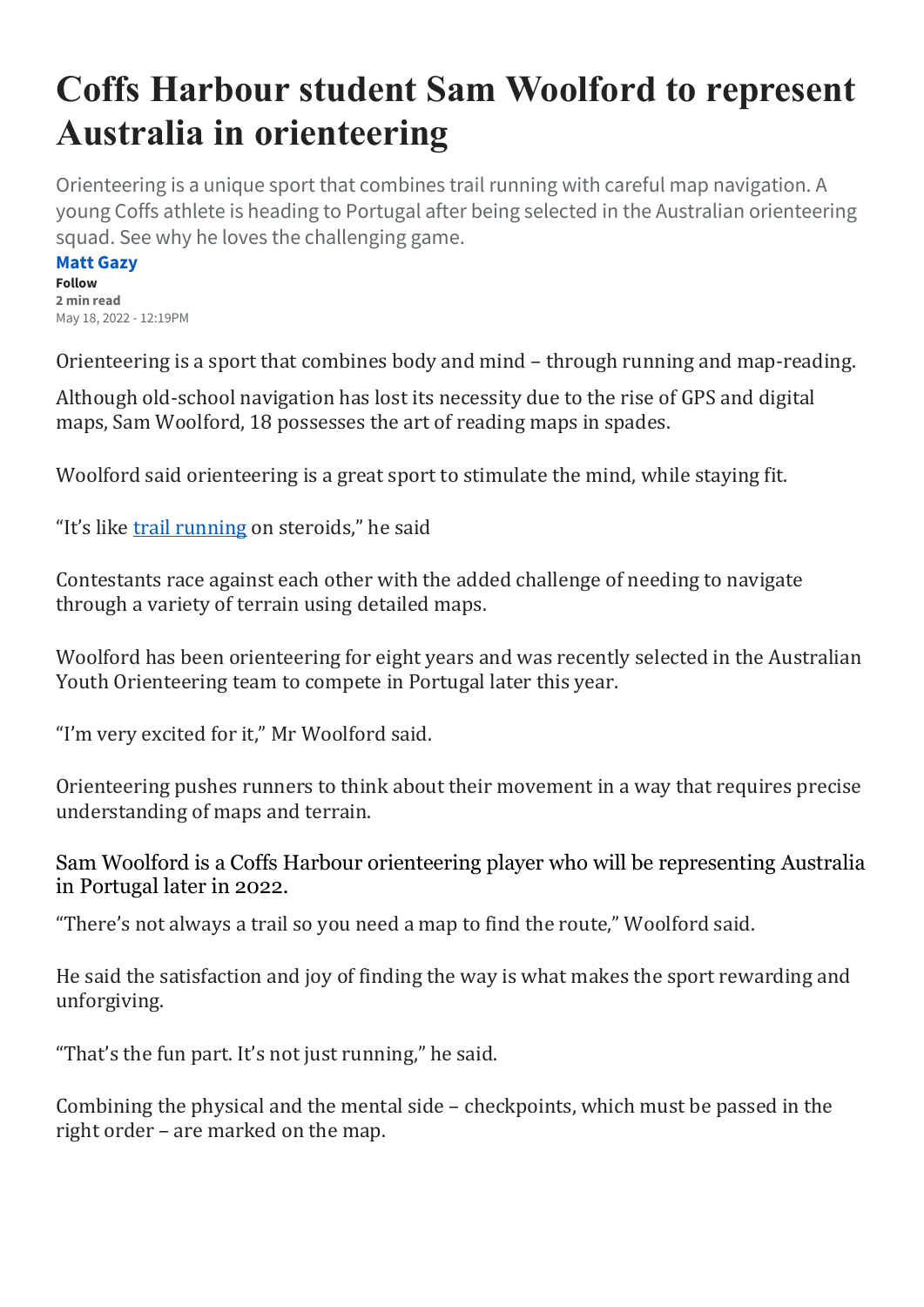

An electronic timing stick is used to register control points to measure speed and to ensure the course has been completed.

Finding the perfect route to each checkpoint - without getting lost - in the shortest time possible is the aim of the game.

Woolford said Portugal will test his training, offering complex urban areas to navigate such as university campuses, as well as bush.



Sam Woolford, 18 is a Coffs Harbour Orienteering player who will be representing Australia in Portugal later in 2022.